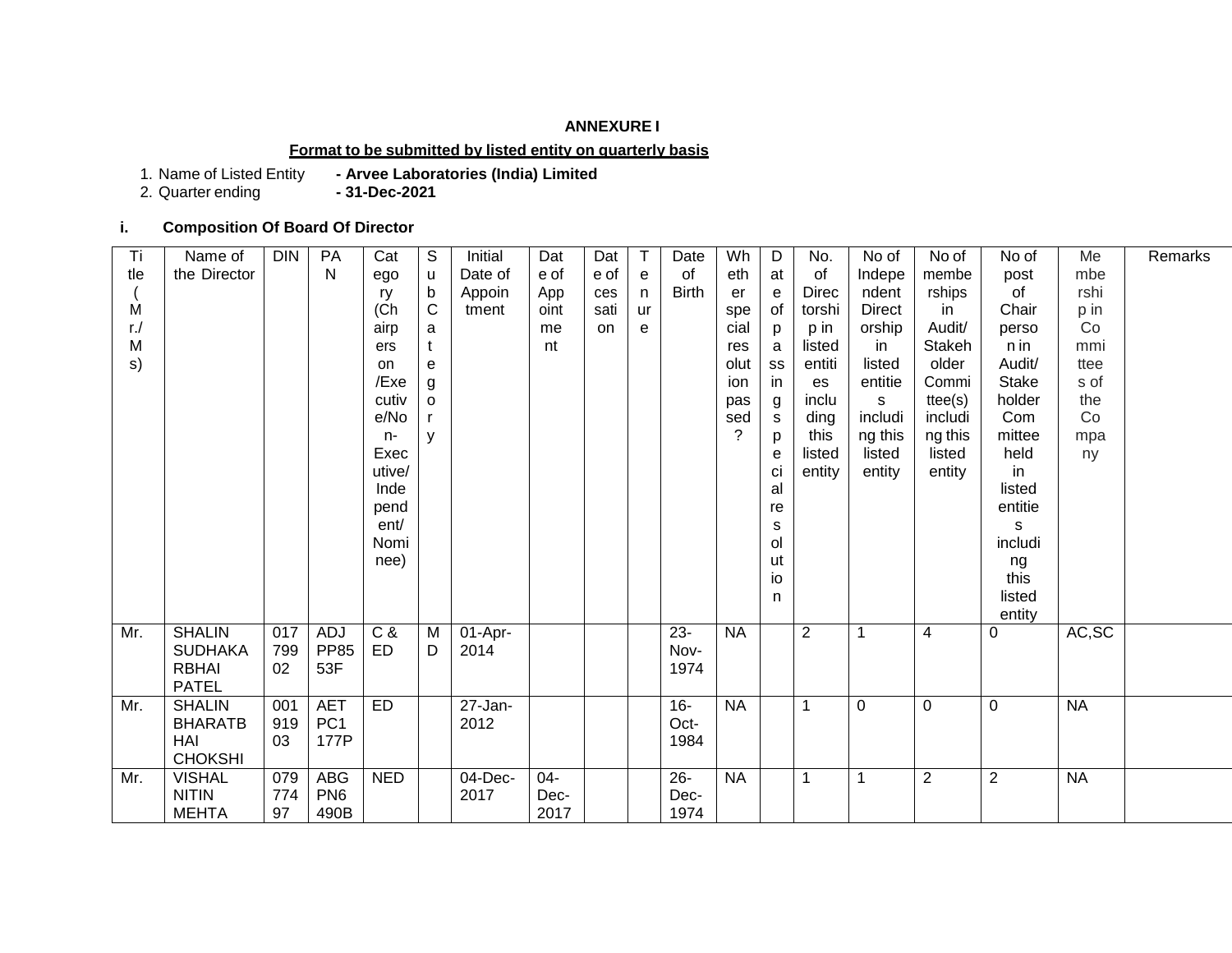| Mr. | Dipen Ashit<br>Dalal                                          | 092<br>197<br>31 | <b>AYY</b><br>PD4<br>257A        | $\overline{1}$  | $17 -$ Jul-<br>2021 | $17 -$<br>Jul-<br>2021 | 8                              | $24 -$<br>Jun-<br>1992 | Yes       | $\overline{2}$<br>$4-$<br>$\mathbb S$<br>$\mathsf e$<br>p-<br>$\boldsymbol{2}$<br>$\pmb{0}$<br>$\overline{c}$<br>$\mathbf{1}$ | 2              | $\overline{2}$ | $\mathbf{1}$ | $\mathbf{1}$ | AC, SC<br>,NRC |                                                                                                                                                                                                                                                                                                                                                                         |
|-----|---------------------------------------------------------------|------------------|----------------------------------|-----------------|---------------------|------------------------|--------------------------------|------------------------|-----------|-------------------------------------------------------------------------------------------------------------------------------|----------------|----------------|--------------|--------------|----------------|-------------------------------------------------------------------------------------------------------------------------------------------------------------------------------------------------------------------------------------------------------------------------------------------------------------------------------------------------------------------------|
| Mr. | <b>SACHIN</b><br><b>KANWARL</b><br><b>AL</b><br><b>KANSAL</b> | 035<br>661<br>39 | <b>ATH</b><br><b>PK38</b><br>88L | $\overline{ID}$ | $01$ -Oct-<br>2021  | $01 -$<br>Oct-<br>2021 | $6\phantom{1}$                 | $13 -$<br>Sep-<br>1987 | <b>NA</b> |                                                                                                                               | $\overline{2}$ | $\overline{2}$ | $\mathbf{1}$ | 3            | AC, SC<br>,NRC |                                                                                                                                                                                                                                                                                                                                                                         |
|     | <b>NEETU</b><br>Mrs.<br><b>RISHI</b><br><b>JALAN</b>          | 087<br>194<br>70 | <b>AFN</b><br>PG4<br>864N        | ID              | $12-Feb-$<br>2021   | $12 -$<br>Feb-<br>2021 | $\mathbf{1}$<br>$\overline{4}$ | $03 -$<br>Jul-<br>1982 | Yes       | $\overline{2}$<br>$4-$<br>$\mathbb S$<br>e<br>p-<br>$\overline{c}$<br>$\pmb{0}$<br>$\sqrt{2}$<br>$\overline{1}$               | $\mathbf{1}$   | $\mathbf 1$    | $\mathbf{1}$ | $\mathbf 0$  | <b>NRC</b>     | In addition to<br>the Director<br>in this<br>Company,<br>she is a<br>Director and<br>member of<br>Audit<br>Committee of<br>1 Unlisted<br>CompanyIn<br>addition to<br>the Director<br>in this<br>Company,<br>she is a<br>Director and<br>member of<br>Audit<br>Committee of<br>1 Unlisted<br>CompanyIn<br>addition to<br>the Director<br>in this<br>Company,<br>she is a |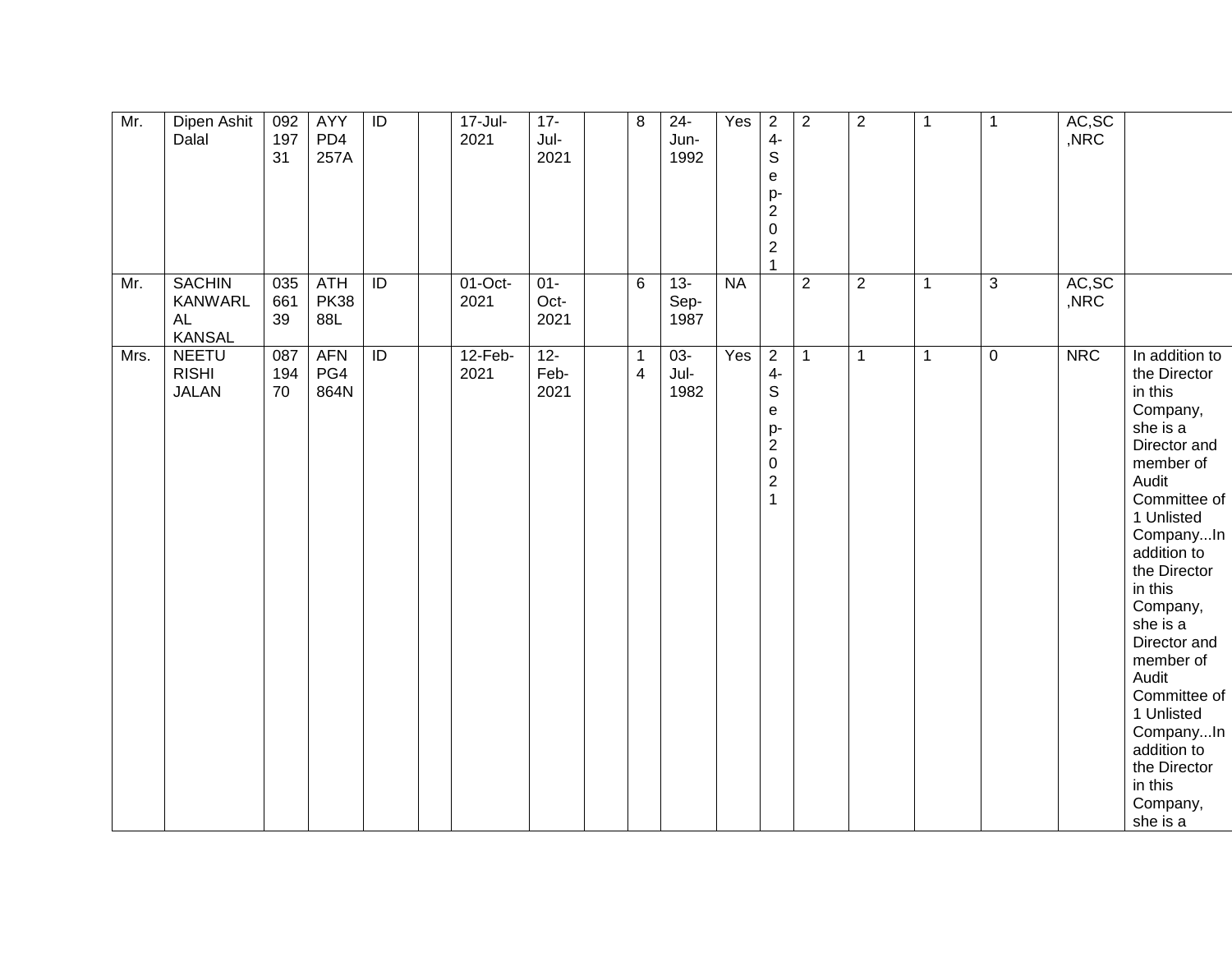|  |  |  |  |  |  |  |  |  |  |  |  |  |  |  |  |  |  | Director and<br>member of<br>Audit<br>Committee of<br>1 Unlisted<br>CompanyIn<br>addition to<br>the Director<br>in this<br>Company,<br>she is a<br>Director and<br>member of<br>Audit<br>Committee of<br>1 Unlisted<br>Company |
|--|--|--|--|--|--|--|--|--|--|--|--|--|--|--|--|--|--|--------------------------------------------------------------------------------------------------------------------------------------------------------------------------------------------------------------------------------|
|--|--|--|--|--|--|--|--|--|--|--|--|--|--|--|--|--|--|--------------------------------------------------------------------------------------------------------------------------------------------------------------------------------------------------------------------------------|

| Company Remarks             |     |
|-----------------------------|-----|
| Whether Regular chairperson | Yes |
| appointed                   |     |
| Whether Chairperson is      | Yes |
| related to MD or CEO        |     |

# **ii. Composition of Committees**

### **a. Audit Committee**

| Sr. | Name of the Director       | Category | Chairperson/Membership | Appointment | <b>Cessation Date</b> |
|-----|----------------------------|----------|------------------------|-------------|-----------------------|
| No. |                            |          |                        | Date        |                       |
|     | Dipen Ashit Dalal          | ID       | Member                 | 17-Jul-2021 |                       |
|     | <b>SACHIN KANWARLAL</b>    | ID       | Chairperson            | 19-Oct-2021 |                       |
|     | KANSAL                     |          |                        |             |                       |
| 3   | <b>SHALIN SUDHAKARBHAI</b> | C & ED   | Member                 | 04-Dec-2017 |                       |
|     | <b>PATEL</b>               |          |                        |             |                       |

| Company Remarks          |     |
|--------------------------|-----|
| <b>Whether Permanent</b> | Yes |
| appointed<br>chairperson |     |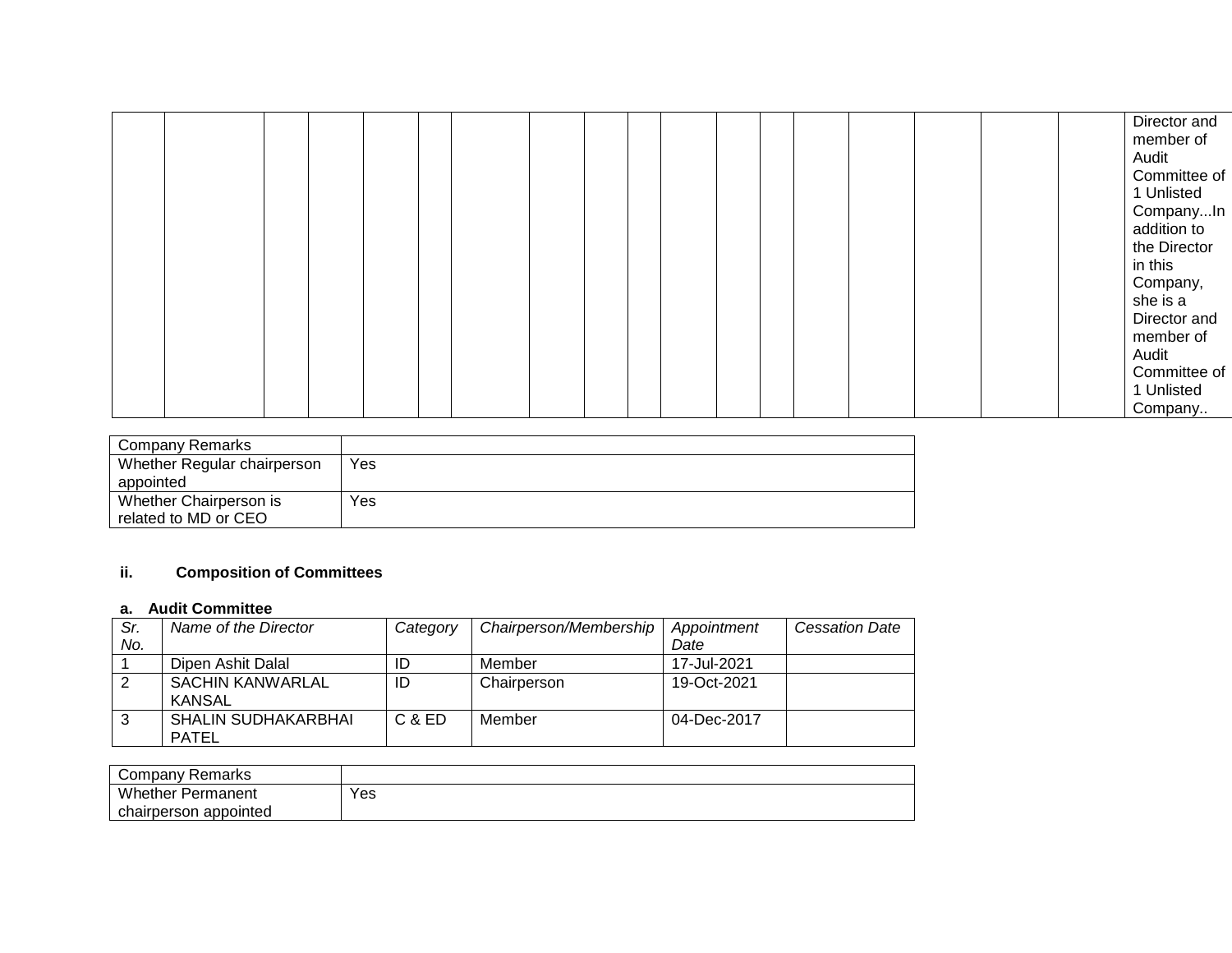### **b. Stakeholders Relationship Committee**

| Sr. | Name of the Director       | Category | Chairperson/Membership | Appointment | <b>Cessation Date</b> |
|-----|----------------------------|----------|------------------------|-------------|-----------------------|
| No. |                            |          |                        | Date        |                       |
|     | Dipen Ashit Dalal          | ID       | Chairperson            | 17-Jul-2021 |                       |
|     | SACHIN KANWARLAL           | ID       | Member                 | 19-Oct-2021 |                       |
|     | <b>KANSAL</b>              |          |                        |             |                       |
|     | <b>SHALIN SUDHAKARBHAI</b> | C & ED   | Member                 | 04-Dec-2017 |                       |
|     | PATEL                      |          |                        |             |                       |

| Company Remarks          |     |
|--------------------------|-----|
| <b>Whether Permanent</b> | Yes |
| chairperson appointed    |     |

#### **c. Risk Management Committee**

| --         |                         |                 |                        |             |                          |
|------------|-------------------------|-----------------|------------------------|-------------|--------------------------|
| ົ.<br>. اب | Director<br>Name of the | <i>Category</i> | Chairperson/Membership | Appointment | Date<br><i>Cessation</i> |
| No.        |                         |                 |                        | Date        |                          |

| Company Remarks          |  |
|--------------------------|--|
| <b>Whether Permanent</b> |  |
| chairperson appointed    |  |

### **d. Nomination and Remuneration Committee**

| Sr. | Name of the Director              | Category | Chairperson/Membership | Appointment | <b>Cessation Date</b> |
|-----|-----------------------------------|----------|------------------------|-------------|-----------------------|
| No. |                                   |          |                        | Date        |                       |
|     | SACHIN KANWARLAL<br><b>KANSAL</b> | ID       | Member                 | 19-Oct-2021 |                       |
|     | Dipen Ashit Dalal                 | ID       | Chairperson            | 17-Jul-2021 |                       |
|     | NEETU RISHI JALAN                 | ID       | Member                 | 19-Oct-2021 |                       |

| Remarks<br>∵ompany ت     |     |
|--------------------------|-----|
| Whether,<br>Permanent    | Yes |
| appointed<br>chairperson |     |

# iii. **Meeting of Board of Directors**

| Date(s) of Meeting | Date(s) of Meeting | Whether        | Number of                | <b>Number of Independent</b> |
|--------------------|--------------------|----------------|--------------------------|------------------------------|
| (if any) in the    | (if any) in the    | requirement of | <b>Directors present</b> | Directors present            |
| previous quarter   | relevant quarter   | Quorum met     |                          |                              |
| 17-Jul-2021        | 01-Oct-2021        | Yes            |                          |                              |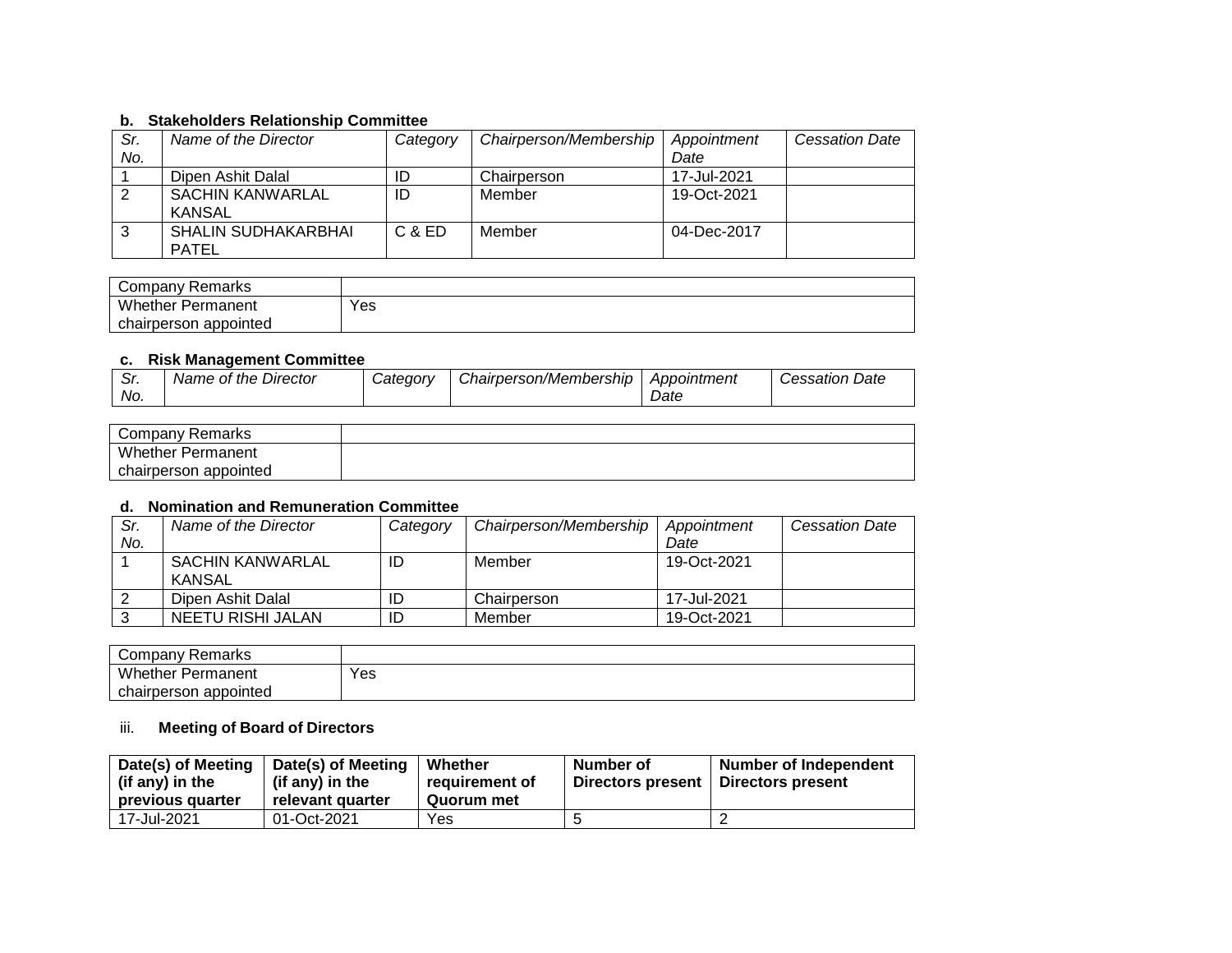| $\mathbf{a} \cdot \mathbf{b}$<br>19-<br>$\tilde{\phantom{a}}$<br>_____ | Yes |  |
|------------------------------------------------------------------------|-----|--|
| $\sim$ $\sim$ $\sim$<br>.<br>י מר זמו<br>- UZ<br>∼                     | Yes |  |

| <b>Company Remarks</b>        |    |
|-------------------------------|----|
| Maximum gap between any       | 87 |
| two consecutive (in number of |    |
| days)                         |    |

## iv. **Meeting of Committees**

| Name of the<br><b>Committee</b>                  | Date(s) of<br>meeting during<br>of the committee<br>in the previous<br>quarter | Date(s) of<br>meeting of the<br>committee in the<br>relevant quarter | Whether<br>requirement<br>of Quorum<br>met (Yes/No) | Number of<br><b>Directors</b><br>present | <b>Number of</b><br>independent<br>directors<br>present |
|--------------------------------------------------|--------------------------------------------------------------------------------|----------------------------------------------------------------------|-----------------------------------------------------|------------------------------------------|---------------------------------------------------------|
| <b>Audit Committee</b>                           | 17-Jul-2021                                                                    | 12-Nov-2021                                                          | Yes                                                 | 3                                        | 2                                                       |
| Nomination &<br>Remuneration<br>Committee        | 17-Jul-2021                                                                    | 01-Oct-2021                                                          | Yes                                                 | $\overline{2}$                           | 2                                                       |
| <b>Stakeholders</b><br>Relationship<br>Committee | 17-Jul-2021                                                                    | 12-Nov-2021                                                          | Yes                                                 | 3                                        | 3                                                       |
| Nomination &<br>Remuneration<br>Committee        |                                                                                | 12-Nov-2021                                                          | Yes                                                 | 3                                        | 3                                                       |

| Company Remarks               |     |
|-------------------------------|-----|
| Maximum gap between any       | 117 |
| two consecutive (in number of |     |
| days) [Only for Audit         |     |
| Committee]                    |     |

# v. **Related Party Transactions**

| <b>Subject</b> | <b>Compliance status</b> | Remark |
|----------------|--------------------------|--------|
|                | (Yes/No/NA)              |        |